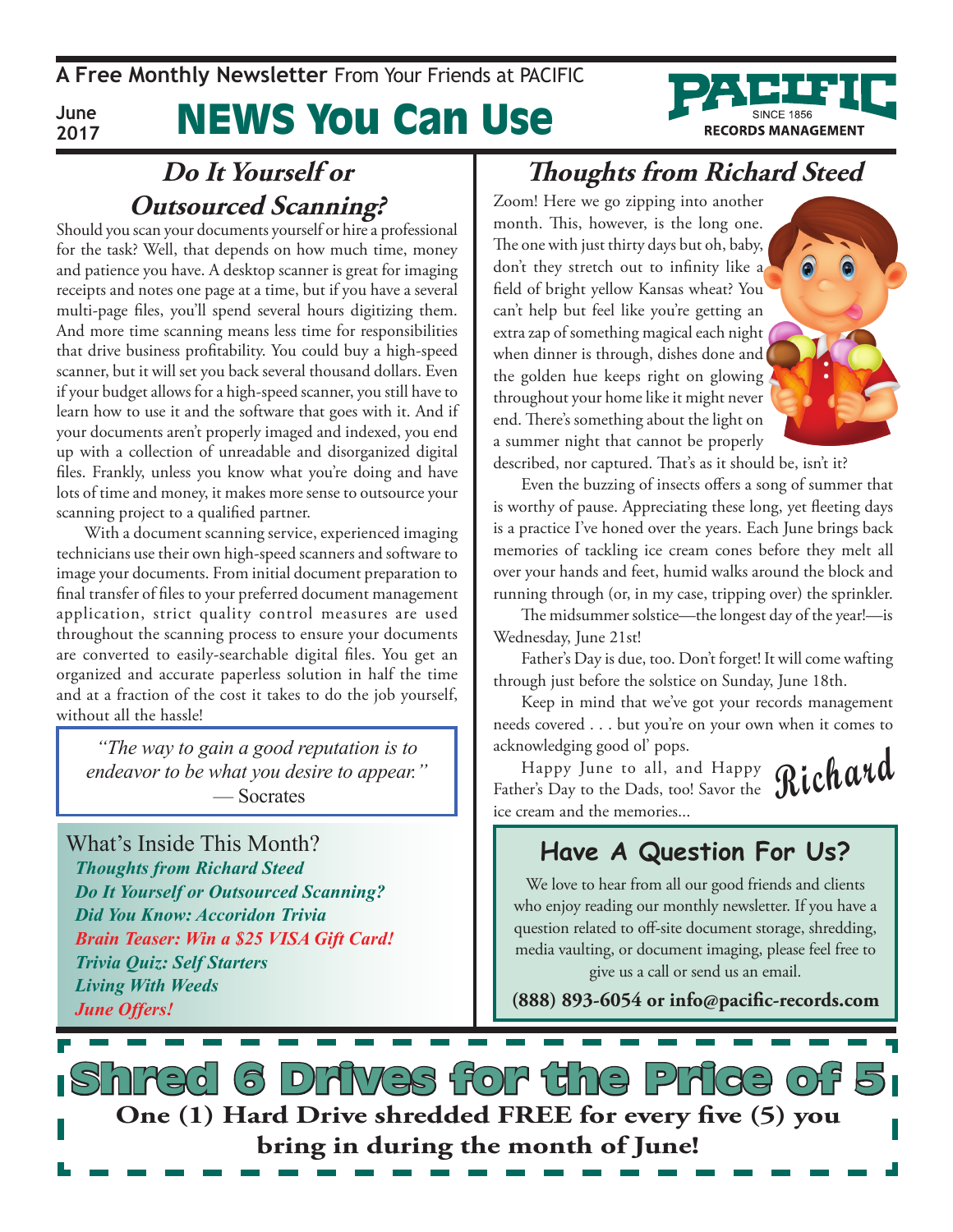

#### **Did You Know: Accoridon Trivia**

June is National Accordion Awareness Month.

In 1800, J.T. Eschenbach of Hamburg constructed an early accordion-type instrument, called the Aeolidicon, which was a bellow-blown keyboard instrument.

Christian Friedrich Ludwig Buschmann invented an instrument he dubbed the "Konzertina" in 1822, improving on previous designs to include hand operated bellows, valves to aid compression, and free-reeds.

After several variations were presented to the public, the accordion was finally patented by Austrian piano and organ maker Zyrill Demian on May 23, 1829.

The accordion became popular very quickly mainly due to its ability to be heard over loud pub environments.

There are at least eight major accordion types of instruments, along with dozens of variations of concertinas and ethnic variations of the accordion.

n America, there are three major styles of polka music, the Slovenian-American "Cleveland" style, the Polish-American "Chicago" style, and the Tex-Mex style.

Nicknames for the accordion include Squeezebox, Pleated Piano, Stomach Steinway, Waistline Wurlitzer, and Belly Baldwin. In France, it is sometimes called a piano with suspenders.

Famous people who have picked up the accordion or concertina include Ghandi, Richard Nixon, H. Ross Perot, actor James Stewart, actor Drew Carey, film star Charlie Chaplin, novelist Charles Dickens, John Lennon, and TV host Deborah Norville.

#### **Quick Tips: Safety**

Walking is a wonderful way to get exercise, but you should take care when hoofing it. Pay close attention to your surroundings and try to avoid empty parks, parking lots, garages, and alleyways. Your route should be well-lit and have safe sidewalks. If you must walk in the roadway, always walk facing traffic. Finally, walk with purpose and project a confident image.

#### **June Holidays and Events**

#### **Daily Obserances:**

- 1 Dare Day
- 3 National Trails Day
- 3 Repeat Day
- 4 Hug Your Cat Day
- 5 World Environment Day
- 8 Best Friends Day
- 9 Donald Duck Day
- 10 Iced Tea Day
- 11 National Corn on the Cob Day
- 12 Red Rose Day
- 13 Sewing Machine Day
- 14 Flag Day
- 15 Global Wind Day
- 16 Fresh Veggies Day
- 17 Eat Your Vegetables Day
- 18 Father's Day
- 19 National Kissing Day
- 20 Ice Cream Soda Day
- 21 Summer Solstice
- 22 National Chocolate Eclair Day
- 23 National Columnists Day
- 24 Swim a Lap Day
- 25 Log Cabin Day
- 26 Forgiveness Day
- 27 Sun Glasses Day
- 28 Paul Bunyan Day
- 29 Camera Day
- 29 Waffle Iron Day
- 30 Meteor Day

#### **Weekly Obserances:**

Week 1 Fishing Week Week 2 Email Week

#### **Monthly Obserances:**

National Accordion Awareness Month Entrepreneurs "Do It Yourself" Month Aquarium Month Candy Month Dairy Month Fight the Filthy Fly Month National Gardening Week Gay Pride Month National Adopt a Cat Month

#### **What's In Swimming?**

You can sometimes make words using the letters in a larger word. For example, from the word "tube" you can make "be," "bet," "but," and "tub." Now onto a harder one: how many words can you make from the word "swimming?" (Hint: we found 16.)

The material contained in this newsletter is for informational purposes only and is based upon sources believed to be reliable and authoritative; however, it has not been independently verified by us. This newsletter should not be construed as offering professional advice. For guidance on a specific matter, please consult a qualified professional.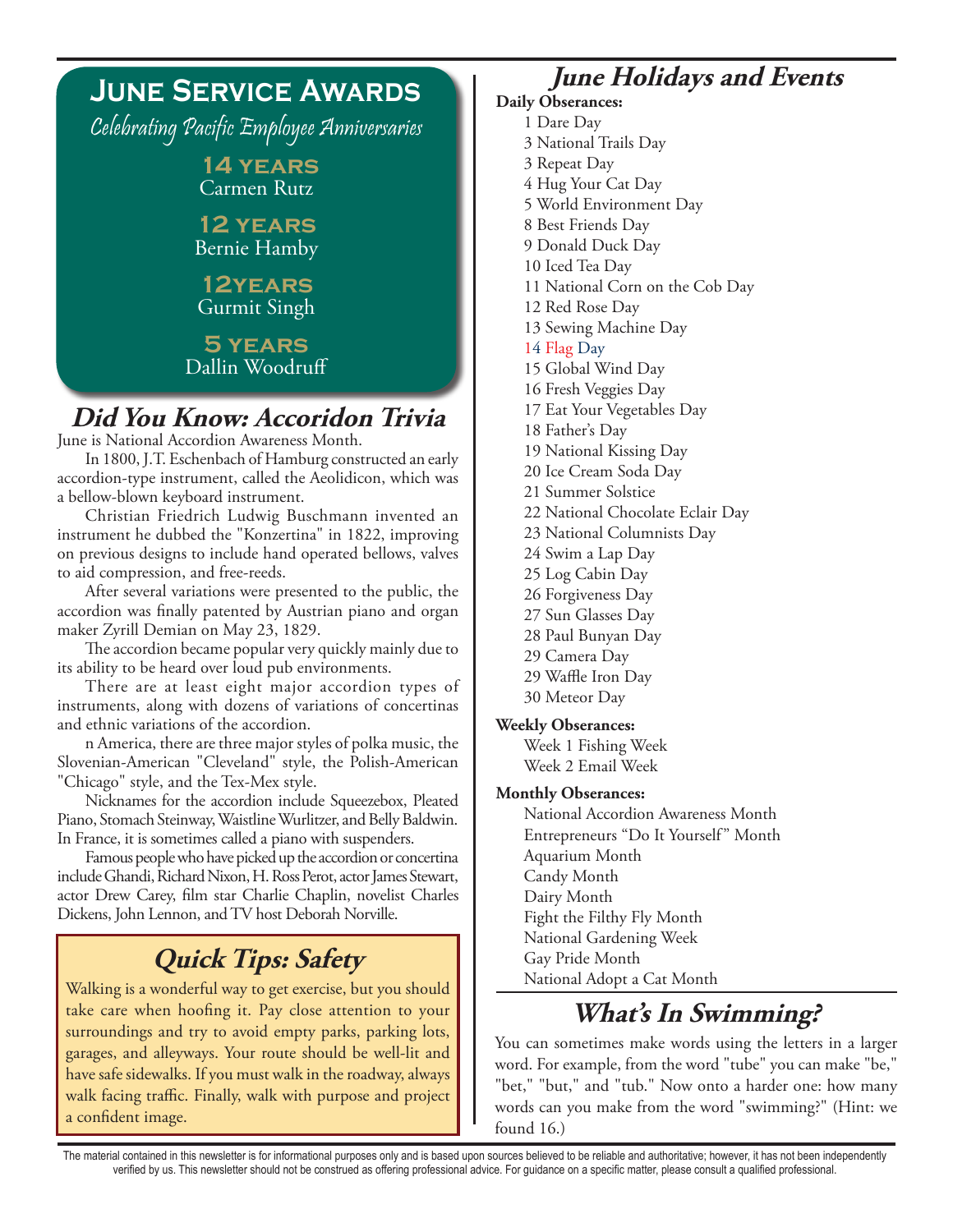#### **PacBlog How to Ensure HIPAA Compliant Document Destruction**

PacBlog is the monthly web log of Pacific Records Storage To read this month's installment, please click the title below.

#### https://pacific-records.com/ensurehipaa-compliant-document-destruction

You may also access the PacBlog at the URL below. There you will find this month's installment along with archives of previous installments.

**http://pacific-records.com/category/pacnews**

### **Quick Tips: Organizing**

If your garage is a mess, it may be time for a total cleanup. Choose a nice day and remove everything to your driveway. Throw away broken or old items. Sort through what is left and decide what you can donate or sell. If you haven't used an item in two years or more, you probably don't really need it. When placing things back in your garage, don't just put things where they fit. Reorganize your garage into areas of specific activities, like sports gear, tools, lawn care, and storage.

#### **Do You Want To Win A \$25 VISA Gift Card?**



Each month we'll give you a new challenge of some type. All those who reply with a correct answer are eligible to win. At the end of the month we'll draw a lucky name.

Here is this month's challenge: **Last Month's Answer to:** *What do dinosaurs use for flooring?* What was Mickey Mouse's original name?

**Last month's Winner: Robert L.S. Angres** Rep-tiles!

Email your answer to **info@pacific-records.com**

#### **Green Living: Weeds—Useful Plants, Wrong Location?**

Most of us are aware of our responsibility to use environmentally friendly means to destroy weeds. But what if weeds needn't be destroyed at all?

While some weeds are incredibly invasive to every other plant in its path, sometimes they actually can save a landscape from further degradation. Generally speaking, weeds help break up and aerate soil, fixing nitrogen and providing organic material when they die. Sometimes the best thing to do with a weedy area is to leave it alone for several seasons until the weeds restore balance to the soil at which point you can pull up the weeds and plant something more to your liking in that spot

With global climate change, some grasses are just too thirsty for some areas with decreasing rainfall. What may formerly have been considered "weed" grasses might now be good choices for groundcover.

Some weeds are just plain useful. Like dandelions. They not only provide a splash of color and food for bees, but they are edible. The petals can be used as a garnish and young leaves can be added to a salad. You can also make tea and wine from dandelions. Researchers have also discovered dandelion root sap can be economically used in the production of high quality rubber.

Milkweed is the primary food source of the incredibly beautiful Monarch butterfly. You also boil and eat the seed pods.

Clover makes a nice ground cover. It's another weed that has a nice flower and that bees love. With it's long roots, clover handles compacted soil better than lawn grass.



"I see it like this. We're nature's recyclers."

## **3 months FREE secure Destruction service**

*Get 3 months of free Secure Destruction service when you sign up for a new Secure Destruction account with a one-year agreement. Just mention this coupon! Email info@pacific-records.com for more information.*